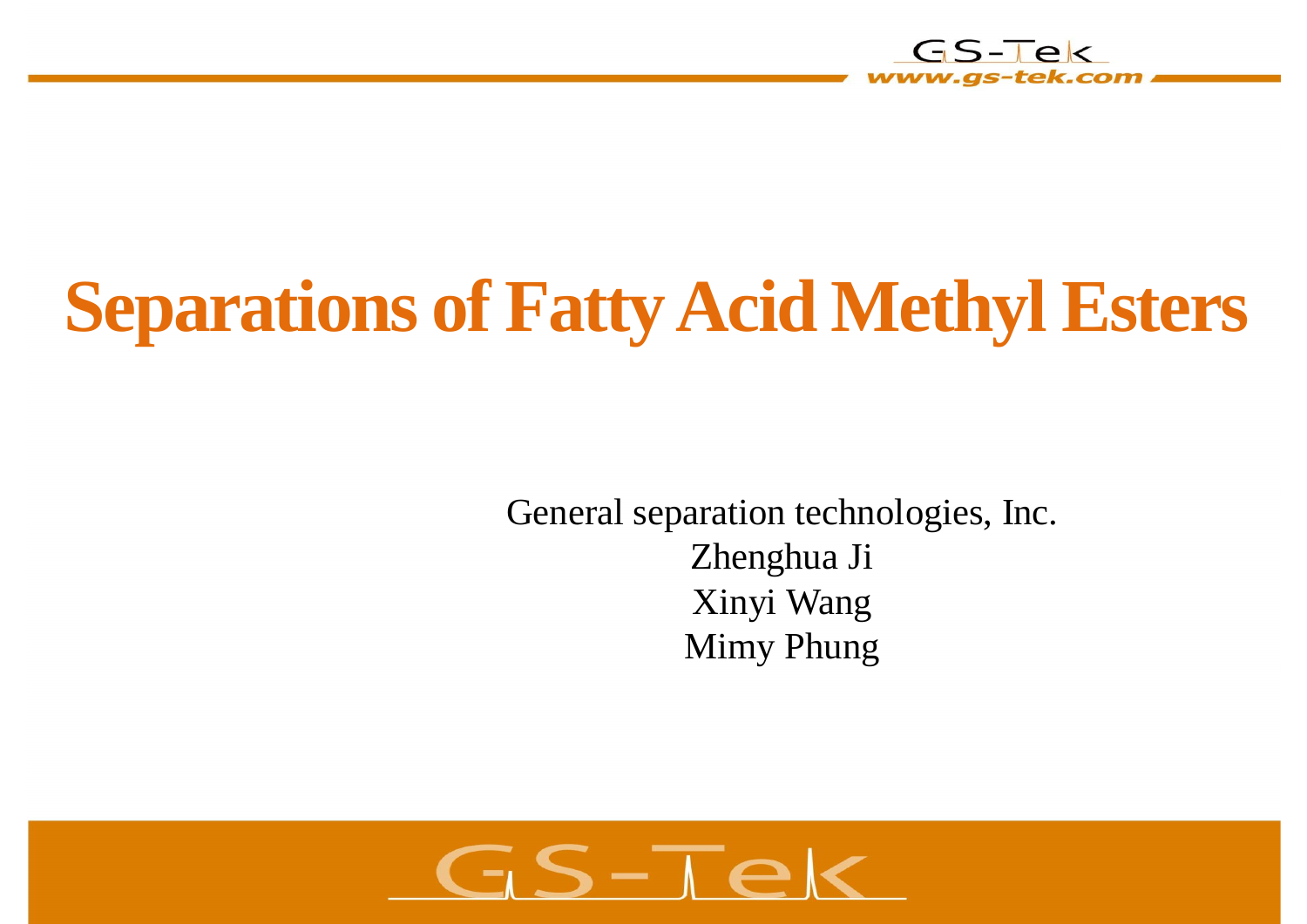### **Background**

- Fatty acid methyl esters (FAMEs) analysis is very important in food inspection for nutritional labeling purposes. In recent years, trans fatty acid have become predominant synthetic food additives to improve flavor stability though they can interfere with natural metabolic process, resulting in an imbalance of the LDL:HDL ratio, and increasing lipoprotein levels.
- Separating and analyzing FAMEs become more necessary. But they are also challenging especially for complex profiles, such as the cis and trans forms of polyunsaturated fatty acids. Gas chromatography is a good technique due to higher efficiencies that are needed to resolve the individual components.
- Either non-polar columns such as GsBP-5MS or polar columns such as Inowax columns is usually used. However, separations always have low resolution in a few FAMEs. Though the baseline resolution was achieved on the 100m column, the time is very long. The problem could be solved in two-dimensional chromatography system where the components elute from the first column, then to a second column which has a different separation mechanism from the first one.

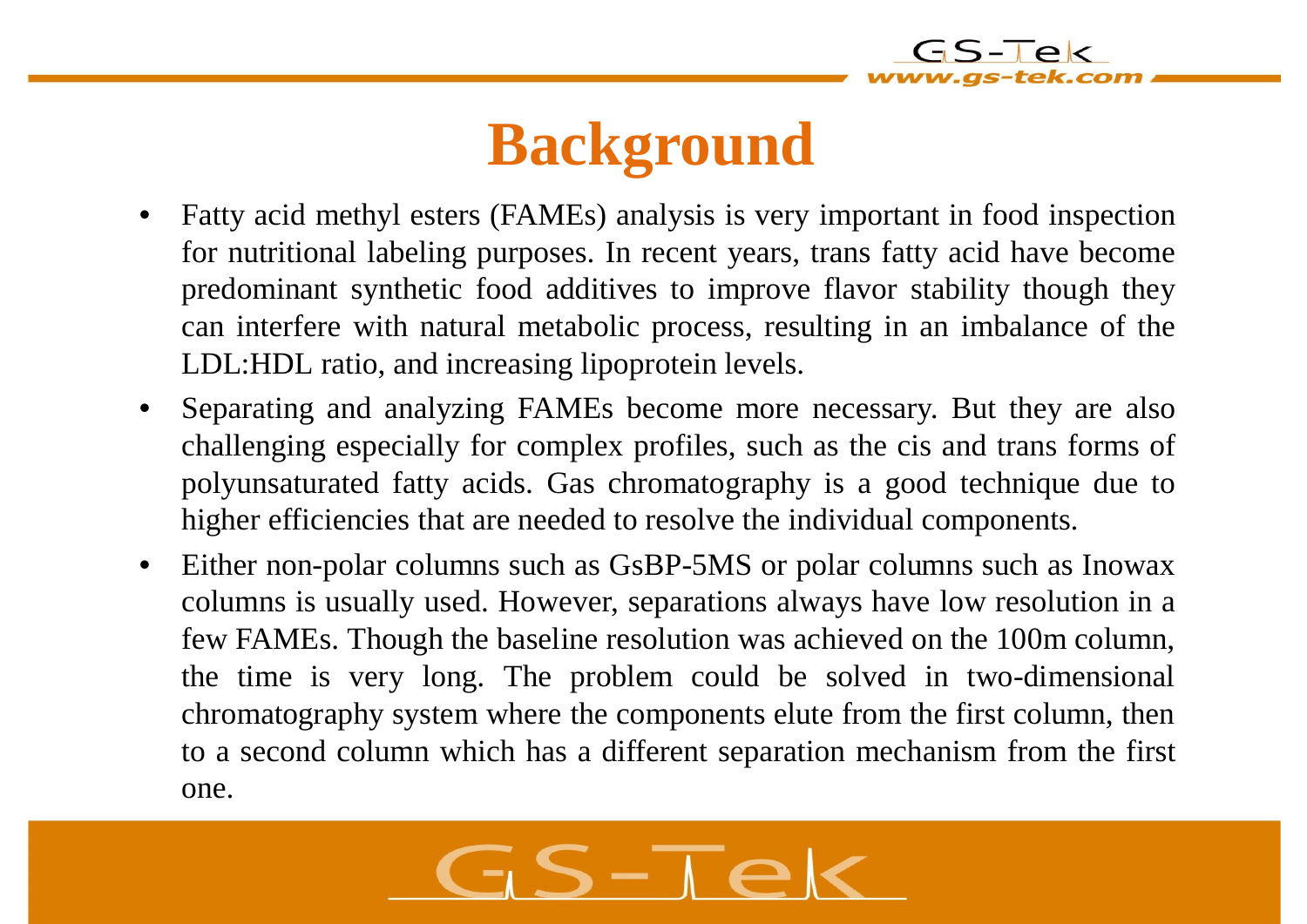

### **Instrumentation Conditions**

- GC: Agilent 7890 w/ FID
- Cat no: *0125-A010 100m x 0.25mm x 1.0um*
- Oven:  $80^{\circ}$ C 35 °C /min to  $180^{\circ}$ C 2 °C /min to  $240^{\circ}$ C(47min) to 320 °C(10min)
- Carrier: Hydrogen, column flow 1.5ml/min
- Inlet: Split,  $275 \text{ °C}$ , split flow 60ml/min
- Detector: FID 325 °C
- Sample: Food Industry FAME Mix (37 components)

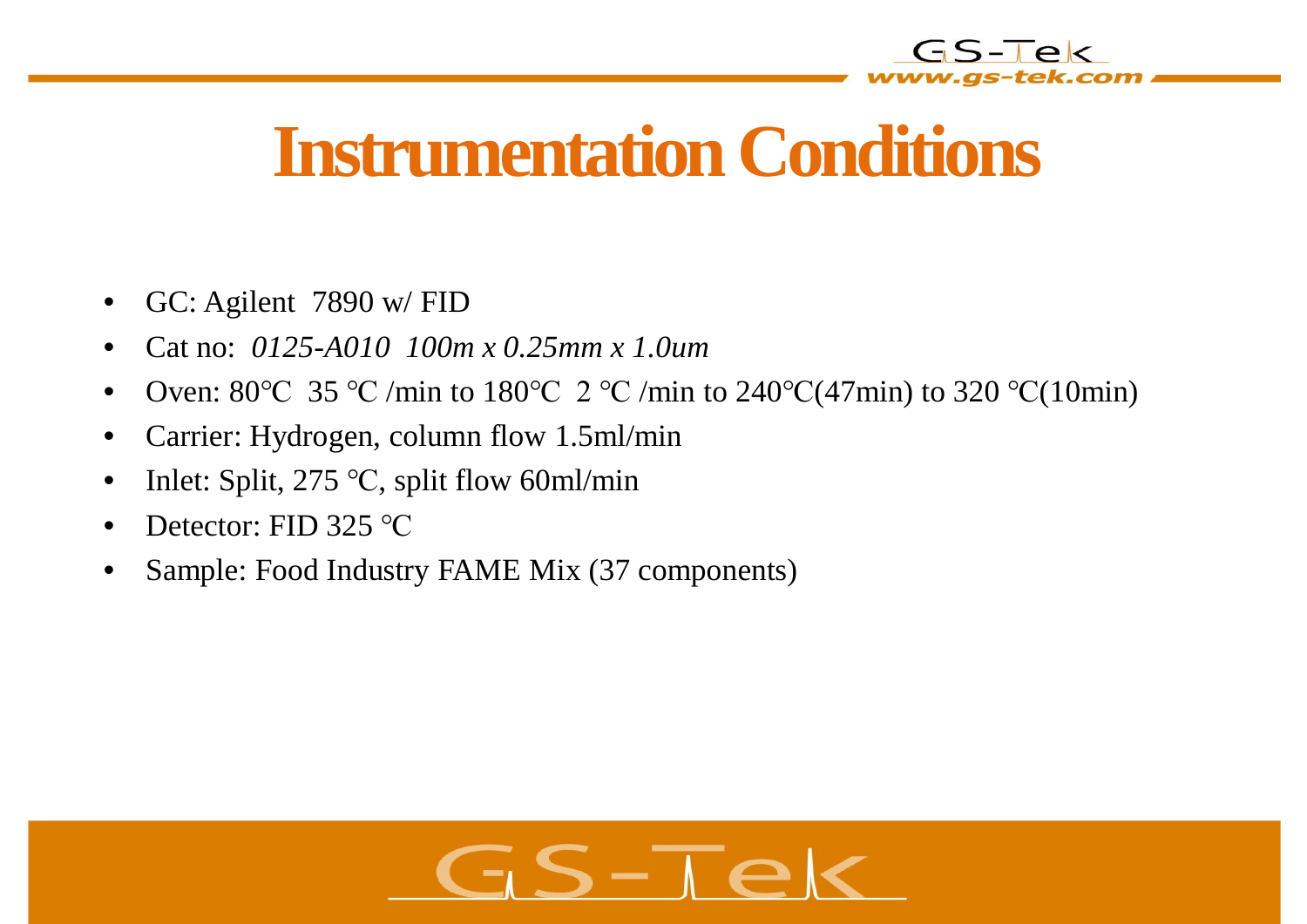

GS-Tek

 $S-T$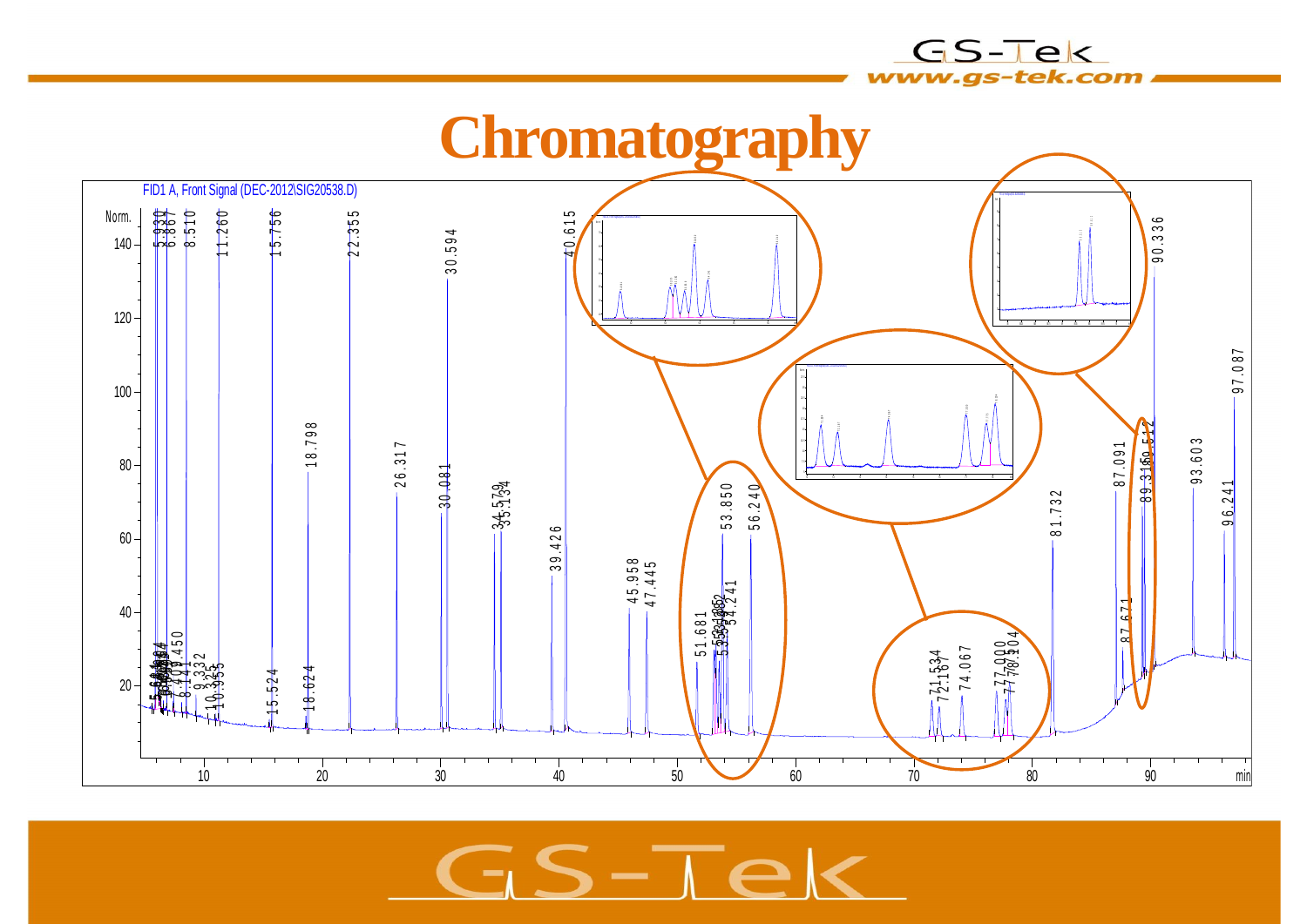#### *Peak Identifications and Resolutions:*

| Peak#            | Compound                               | <b>Retention Time</b> | <b>Resolution</b> |
|------------------|----------------------------------------|-----------------------|-------------------|
| $\boldsymbol{0}$ | <b>DCM</b>                             | 5.930                 |                   |
|                  | C4:0 Methyl butyrate                   | 6.867                 |                   |
| $\overline{2}$   | C6:0 Methyl hexanoate                  | 8.510                 |                   |
| $\overline{3}$   | C8:0 Methyl octanoate                  | 11.260                |                   |
| $\overline{4}$   | C10:0 Methyl decanoate                 | 15.756                |                   |
| 5                | C11:0 Methyl undecanoate               | 18.798                |                   |
| 6                | C12:0 Methyl laurate                   | 22.355                |                   |
| $\overline{7}$   | C13:0 Methyl tridecanoate              | 26.317                |                   |
| $8\,$            | C14:1 Methyl myristoleate (cis-9)      | 30.081                |                   |
| 9                | C14:0 Methyl myristate                 | 30.594                |                   |
| 10               | C15:1 Methyl pentadecanoate (cis-10)   | 34.579                |                   |
| 11               | C15:0 Methyl pentadecanoate            | 35.134                |                   |
| 12               | C16:1 Methyl palmitoleate (cis-9)      | 39.426                |                   |
| 13               | C16:0 Methyl palmitate                 | 40.615                |                   |
| 14               | C17:1 Methyl heptadecenoate (cis-10)   | 45.958                |                   |
| 15               | C17:0 Methyl heptadecanoate            | 47.445                |                   |
| 16               | C18:3 Methyl linolenate (cis-6,9,12)   | 51.681                |                   |
| 17               | C18:2 Methyl linoleaidate (trans-9,12) | 53.135                |                   |
| 18               | C18:2 Methyl linoleate (cis-9,12)      | 53.282                | 1.45              |

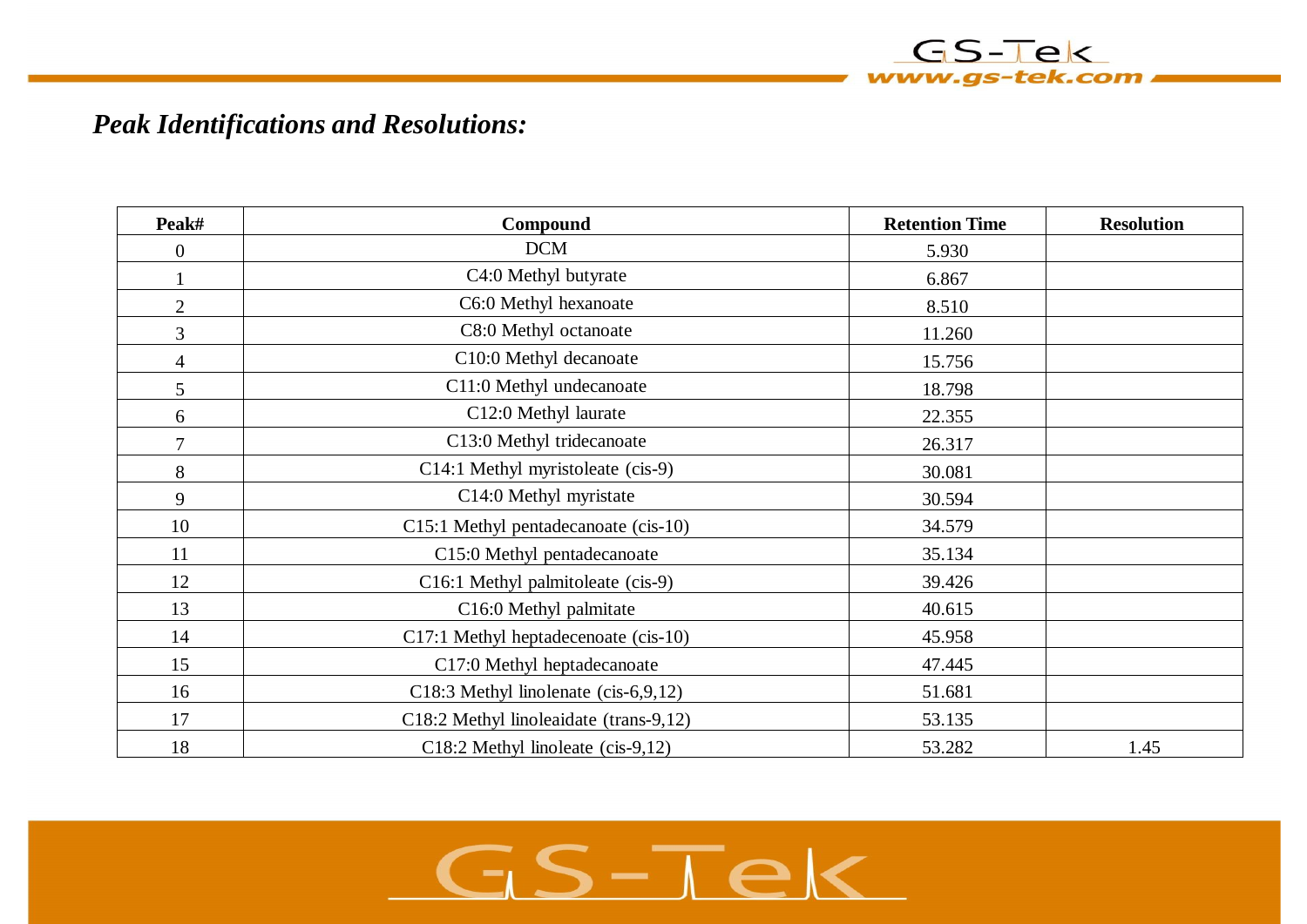# **Peak# Compound Retention Time Resolution** 19 C18:1 Methyl elaidate (trans-9) 53.559 3.559 2.67 20 C18:1 Methyl oleate (cis-9) 53.850 53.850 2.68 21 C18:3 Methyl linolenate (cis-9,12,15) 54.241 54.241 3.60

| 22 | C18:0 Methyl stearate                               | 56.240 |      |
|----|-----------------------------------------------------|--------|------|
| 23 | C20:5 Methyl eicosapentaenoate (cis-5,8,11,14,17)   | 71.534 |      |
| 24 | C20:4 Methyl arachidonate (cis-5,8,11,14)           | 72.167 |      |
| 25 | C20:3 Methyl eicosatrienoate (cis-8,11,14)          | 74.067 |      |
| 26 | C20:2 Methyl eicosadienoate (cis-11,14)             | 77.000 |      |
| 27 | C20:1 Methyl eicosenoate (cis-11)                   | 77.775 |      |
| 28 | C20:3 Methyl eicosatrienoate (cis-11,14,17)         | 78.104 | 1.92 |
| 29 | C20:0 Methyl arachidate                             | 81.732 |      |
| 30 | C21:0 Methyl heneicosanoate                         | 87.091 |      |
| 31 | C22:6 Methyl docosahexaenoate (cis-4,7,10,13,16,19) | 87.671 |      |
| 32 | C22:2 Methyl docosadienoate (cis-13,16)             | 89.315 |      |
| 33 | C22:1 Methyl erucate (cis-13)                       | 89.512 | 3.82 |
| 34 | C22:0 Methyl behenate                               | 90.336 |      |
| 35 | C23:0 Methyl tricosanoate                           | 93.603 |      |
| 36 | C24:1 Methyl nervonate (cis-15)                     | 96.241 |      |
| 37 | C24:0 Methyl lignocerate                            | 97.087 |      |

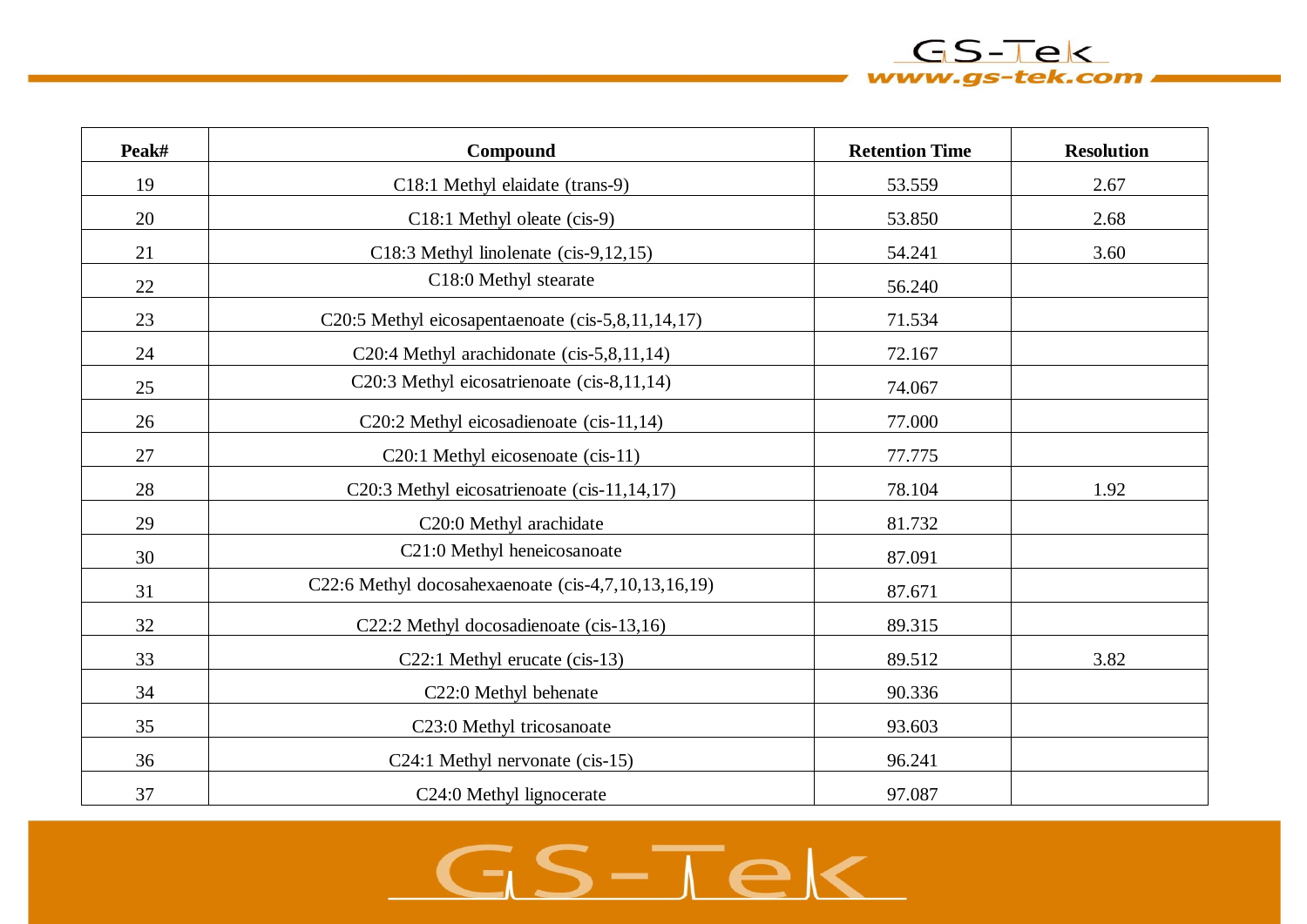### **Instrumentation Conditions**

- GC: Agilent 7890 w/ FID
- Cat no: *2025-3002 30m x 0.25mm x 0.25um*
- *or 1525-3002 30m x 0.25mm x 0.25um*
- Oven:  $80^{\circ}$ C (3min)  $20^{\circ}$ C /min 165 °C (1min) 3 °C /min 240 °C (10min)
- Carrier: Hydrogen, column flow 1.3ml/min
- Inlet: Split,  $250 \degree C$ , split flow 60ml/min
- Detector:  $FID$  325 °C
- Sample: Food Industry FAME Mix (37 components)

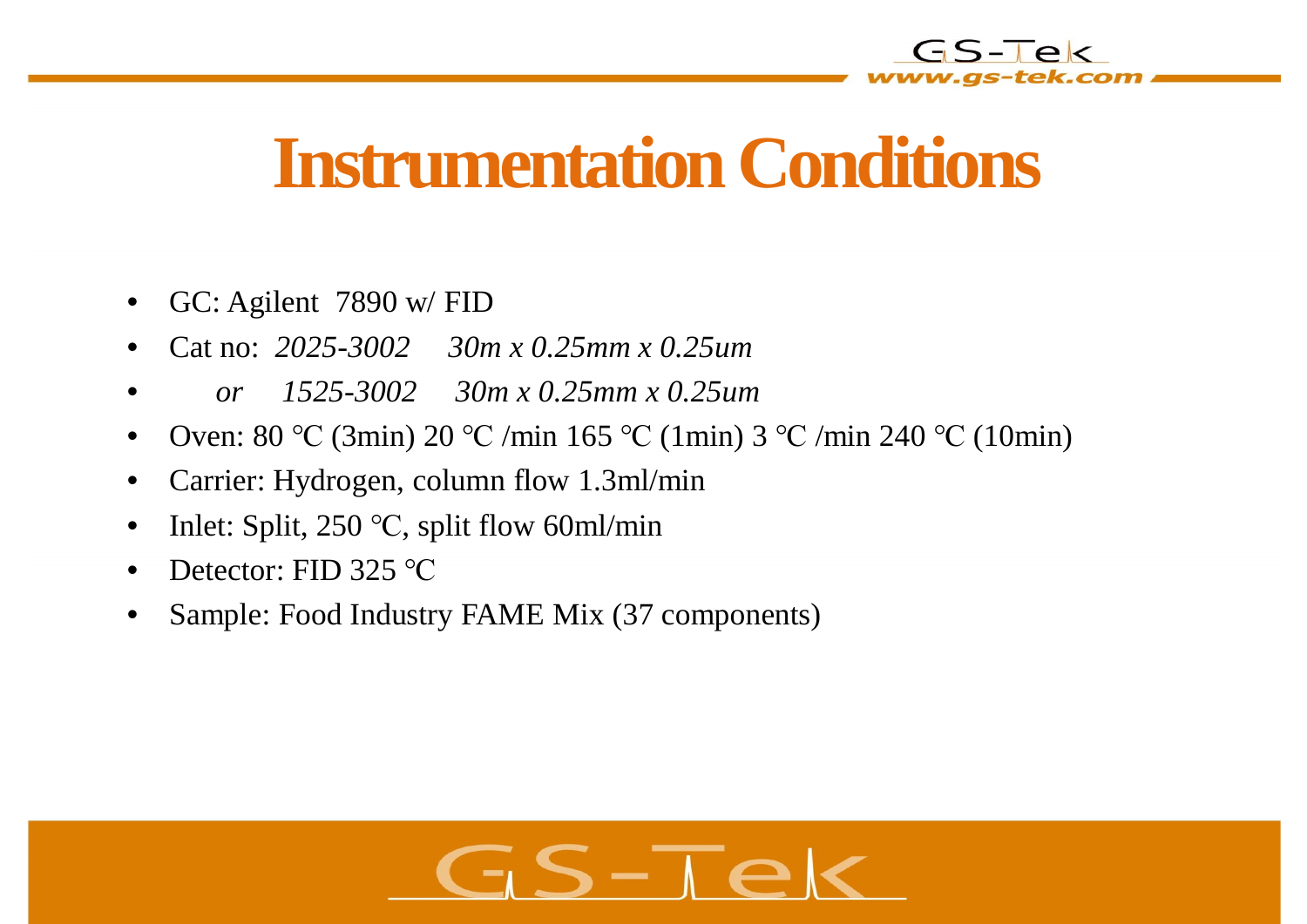### **Chromatography of Polar Column**

GS-Tek



*Column: 2025-3002 30m x 0.25mm x 0.25um*

# $5-\overline{16}$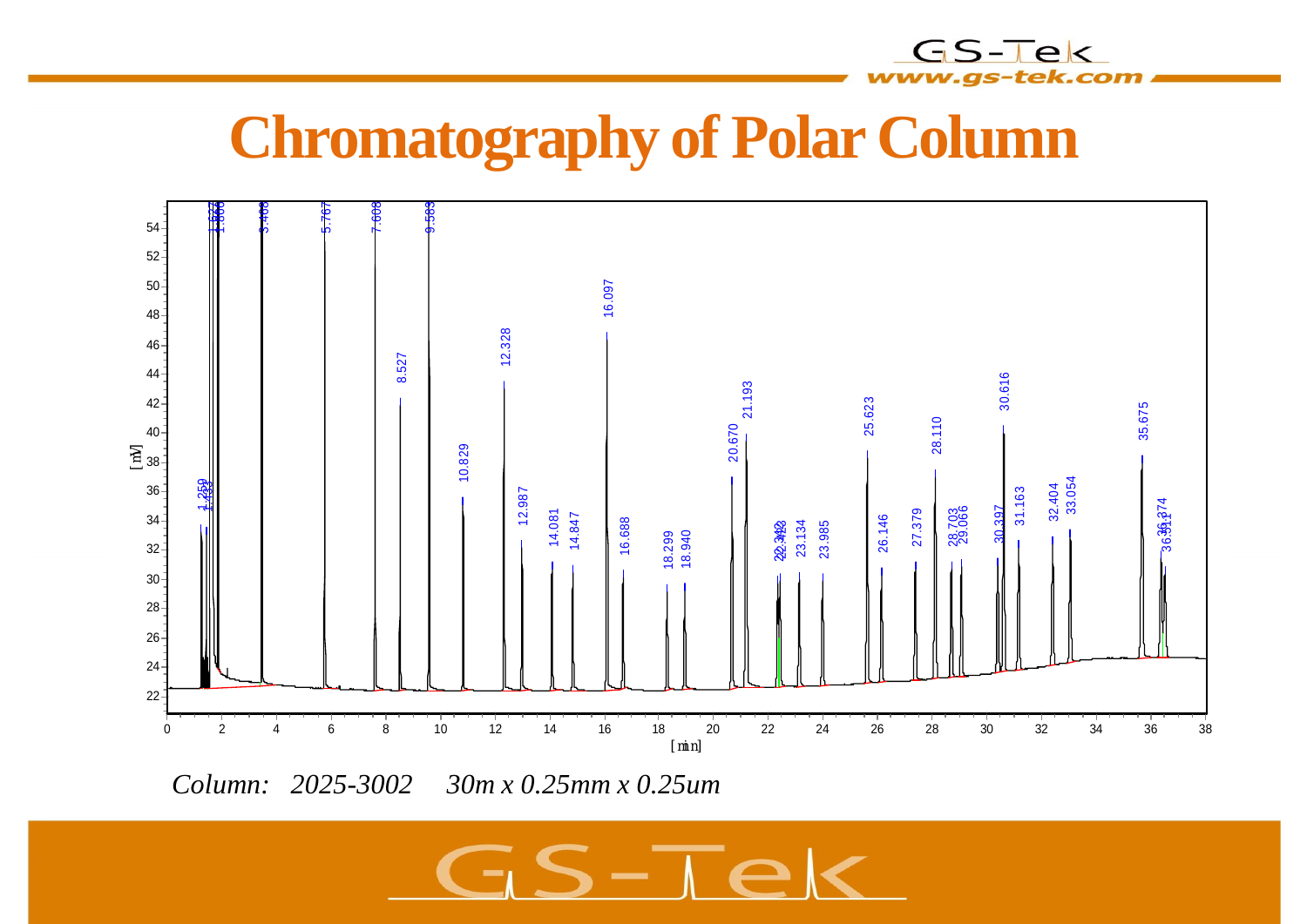#### *Peak Identifications and Resolutions:*

| Peak #           | Compound                                                             | <b>Retention time</b> | <b>Resolution</b> |
|------------------|----------------------------------------------------------------------|-----------------------|-------------------|
| $\boldsymbol{0}$ | <b>DCM</b>                                                           | 1.627                 |                   |
| 1                | C4:0 Methyl butyrate                                                 | 1.866                 |                   |
| $\overline{2}$   | C6:0 Methyl hexanoate                                                | 3.468                 |                   |
| 3                | C8:0 Methyl octanoate                                                | 5.767                 |                   |
| $\overline{4}$   | C10:0 Methyl decanoate                                               | 7.608                 |                   |
| 5                | C11:0 Methyl undecanoate                                             | 8.527                 |                   |
| 6                | C12:0 Methyl laurate                                                 | 9.583                 |                   |
| $\overline{7}$   | C13:0 Methyl tridecanoate                                            | 10.829                |                   |
| 8                | C14:0 Methyl myristate                                               | 12.328                |                   |
| 9                | C14:1 Methyl myristoleate (cis-9)                                    | 12.987                |                   |
| 10               | C15:0 Methyl pentadecanoate                                          | 14.081                |                   |
| 11               | C15:1 Methyl pentadecanoate (cis-10)                                 | 14.847                |                   |
| 12               | C16:0 Methyl palmitate                                               | 16.097                |                   |
| 13               | C16:1 Methyl palmitoleate (cis-9)                                    | 16.688                |                   |
| 14               | C17:0 Methyl heptadecanoate                                          | 18.299                |                   |
| 15               | C17:1 Methyl heptadecenoate (cis-10)                                 | 18.94                 |                   |
| 16               | C18:0 Methyl stearate                                                | 20.67                 |                   |
| 17               | C18:1 Methyl elaidate (trans-9)<br>C18:1 Methyl oleate $(cis-9)(n9)$ | 21.193                |                   |

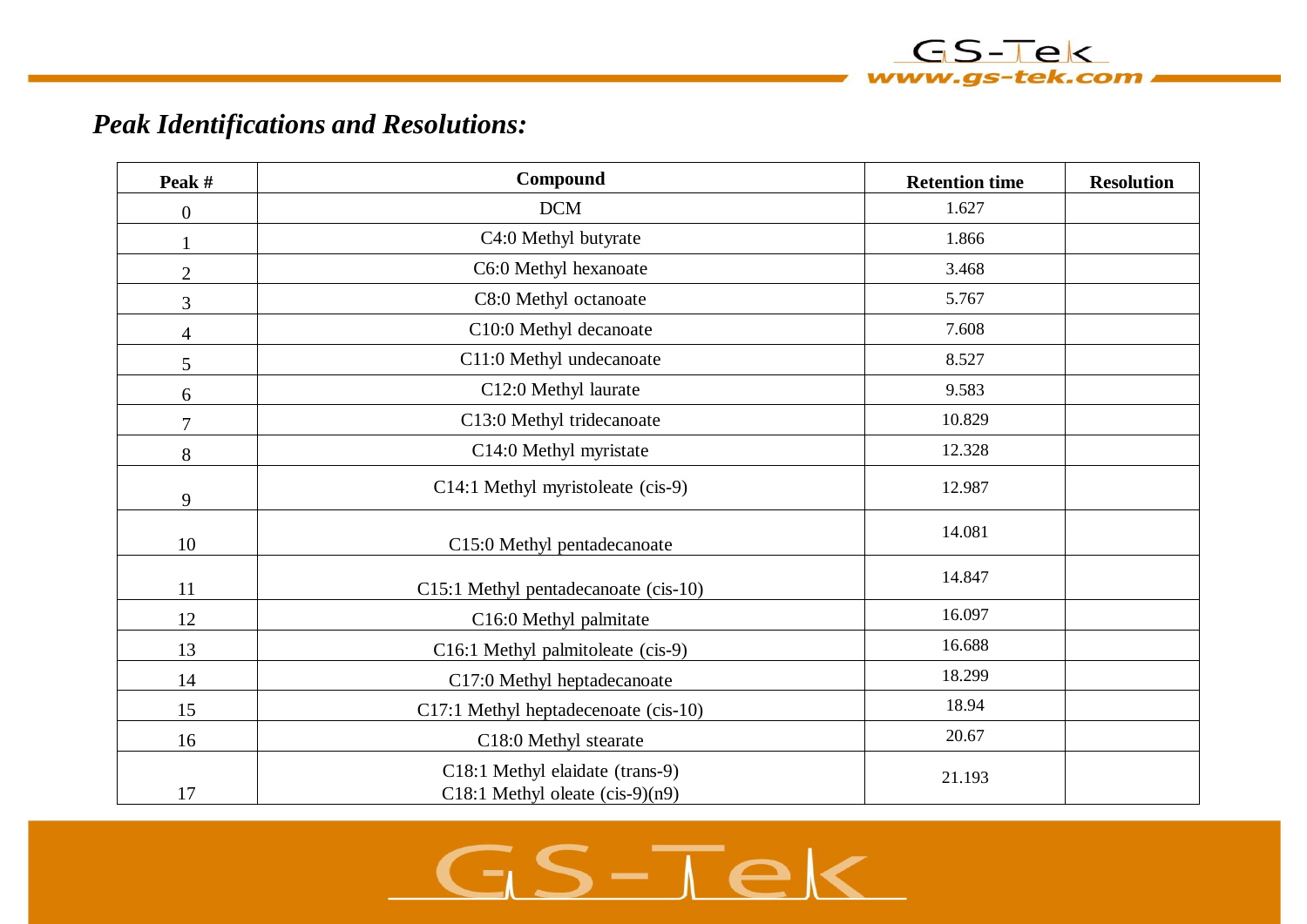

 $GS-TeV$ 

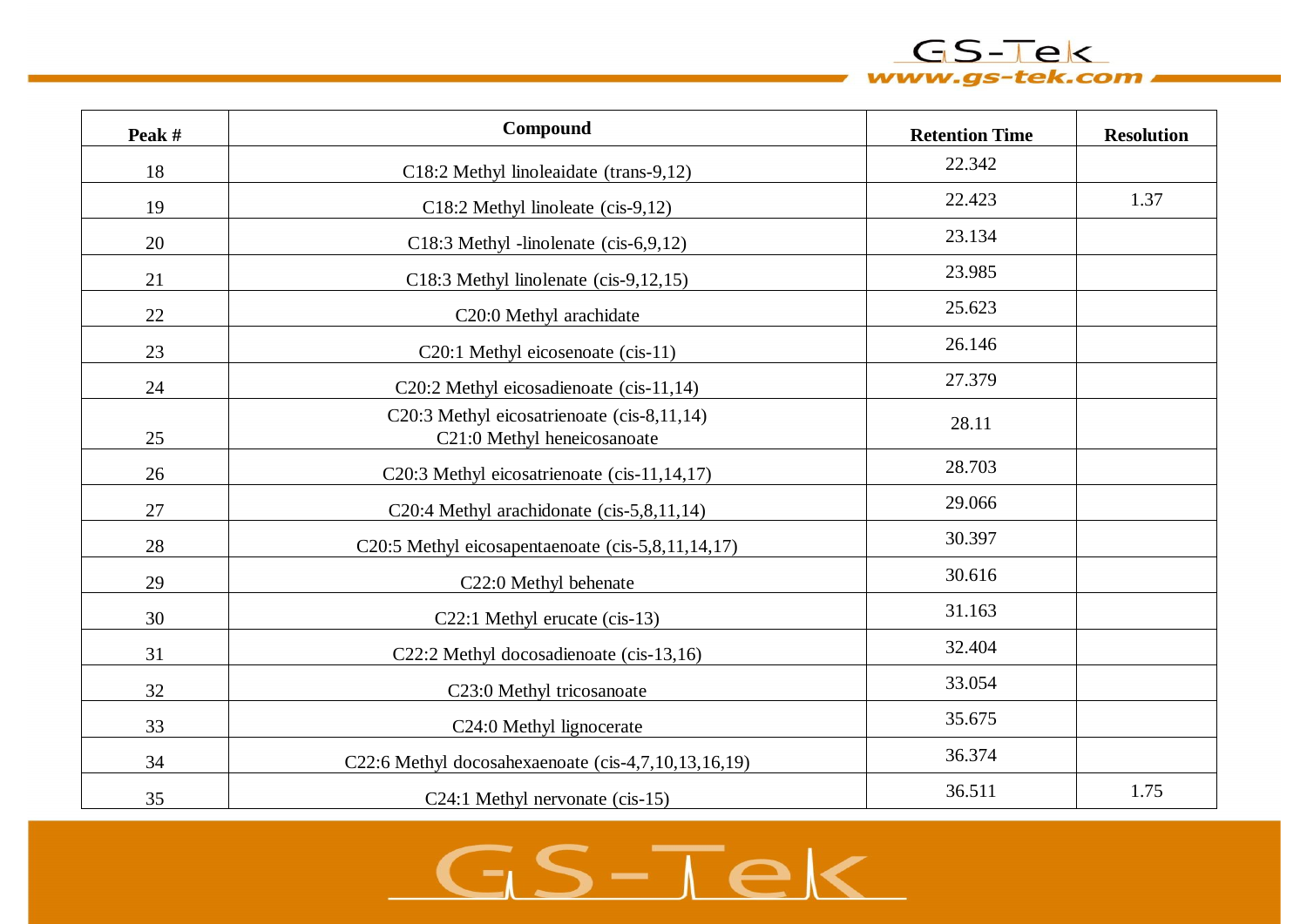# **Chromatography of Non-polar Column**

GS-Tek



 $\bar{\mathbf{S}} - \bar{\mathbf{A}} \in$ 

*Column: 1525-3002 30m x 0.25mm x 0.25um*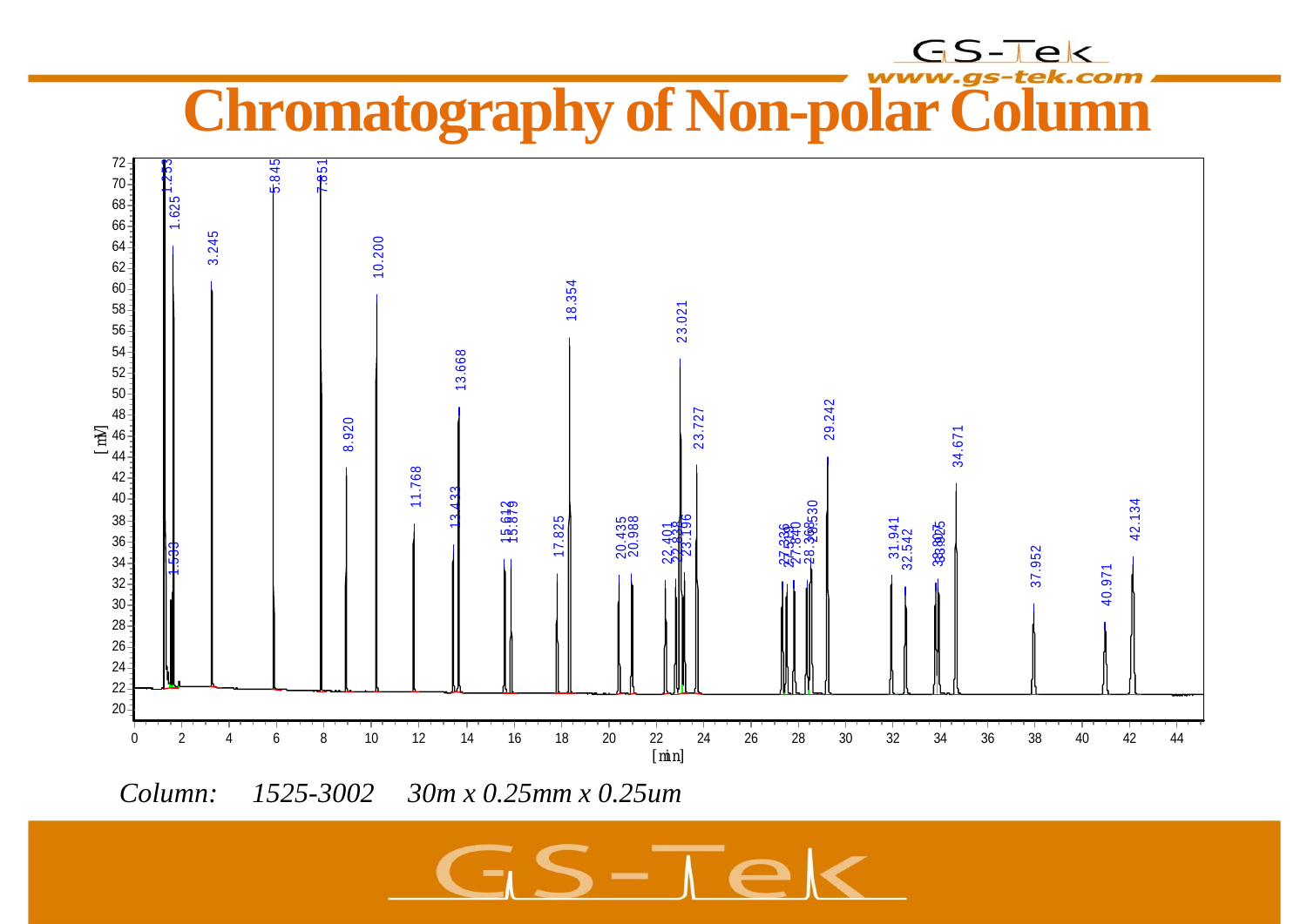

| Peak #           | Compound                                                                      | <b>Retention Time</b> | <b>Resolution</b> |
|------------------|-------------------------------------------------------------------------------|-----------------------|-------------------|
| $\boldsymbol{0}$ | <b>DCM</b>                                                                    | 1.253                 |                   |
|                  | C4:0 Methyl butyrate                                                          | 1.625                 |                   |
| $\mathbf{2}$     | C6:0 Methyl hexanoate                                                         | 3.245                 |                   |
| 3                | C8:0 Methyl octanoate                                                         | 5.845                 |                   |
| $\overline{4}$   | C10:0 Methyl decanoate                                                        | 7.851                 |                   |
| 5                | C11:0 Methyl undecanoate                                                      | 8.92                  |                   |
| 6                | C12:0 Methyl laurate                                                          | 10.2                  |                   |
| $\overline{7}$   | C13:0 Methyl tridecanoate                                                     | 11.768                |                   |
| 8                | C14:1 Methyl myristoleate (cis-9)                                             | 13.433                |                   |
| 9                | C14:0 Methyl myristate                                                        | 13.668                |                   |
| 10               | C15:1 Methyl pentadecanoate (cis-10)                                          | 15.612                |                   |
| 11               | C15:0 Methyl pentadecanoate                                                   | 15.879                |                   |
| 12               | C16:1 Methyl palmitoleate (cis-9)                                             | 17.825                |                   |
| 13               | C16:0 Methyl palmitate                                                        | 18.354                |                   |
| 14               | C17:1 Methyl heptadecenoate (cis-10)                                          | 20.435                |                   |
| 15               | C17:0 Methyl heptadecanoate                                                   | 20.988                |                   |
| 16               | C18:3 Methyl ??-linolenate $(cis-6,9,12)$                                     | 22.401                |                   |
| 17               | C18:2 Methyl linoleaidate (trans-9,12)<br>$C18:2$ Methyl linoleate (cis-9,12) | 22.838                |                   |

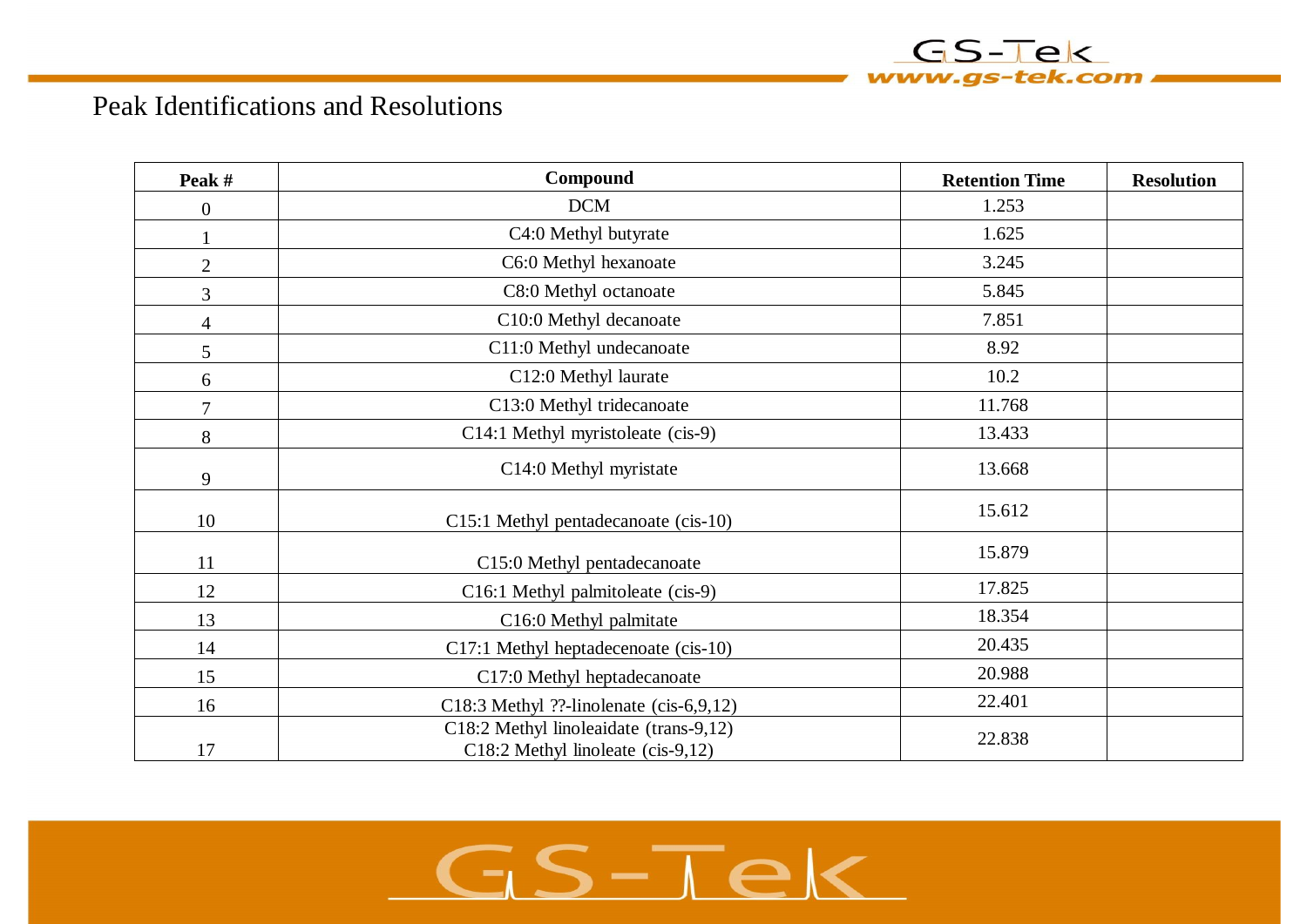#### **Peak # Compound Retention Time Resolution** 18 C18:1 Methyl elaidate (trans-9) C18:1 Methyl oleate (cis-9)(n9) 23.021 3.13 19 C18:3 Methyl linolenate (cis-9,12,15) 23.196 23.196 3.02 20 C18:0 Methyl stearate 23.727 21 C20:5 Methyl eicosapentaenoate (cis-5,8,11,14,17) 27.336 22 C20:4 Methyl arachidonate (cis-5,8,11,14) 27.519 23 C20:3 Methyl eicosatrienoate (cis-8,11,14) 27.84 24 C20:2 Methyl eicosadienoate (cis-11,14) 28.368 25 C20:1 Methyl eicosenoate (cis-11) C20:3 Methyl eicosatrienoate (cis-11,14,17) 28.53 2.12 26 C20:0 Methyl arachidate 29.242 27 C21:0 Methyl heneicosanoate 31.941 28 C22:6 Methyl docosahexaenoate (cis-4,7,10,13,16,19) 32.542  $29$  C22:2 Methyl docosadienoate (cis-13,16) 33.807 30 C22:1 Methyl erucate (cis-13) 33.925 1.98 31 C22:0 Methyl behenate 34.671 3.13 32 C23:0 Methyl tricosanoate 37.952 37.952 3.02  $33$  C24:1 Methyl nervonate (cis-15) 40.971 34 C24:0 Methyl lignocerate 42.134

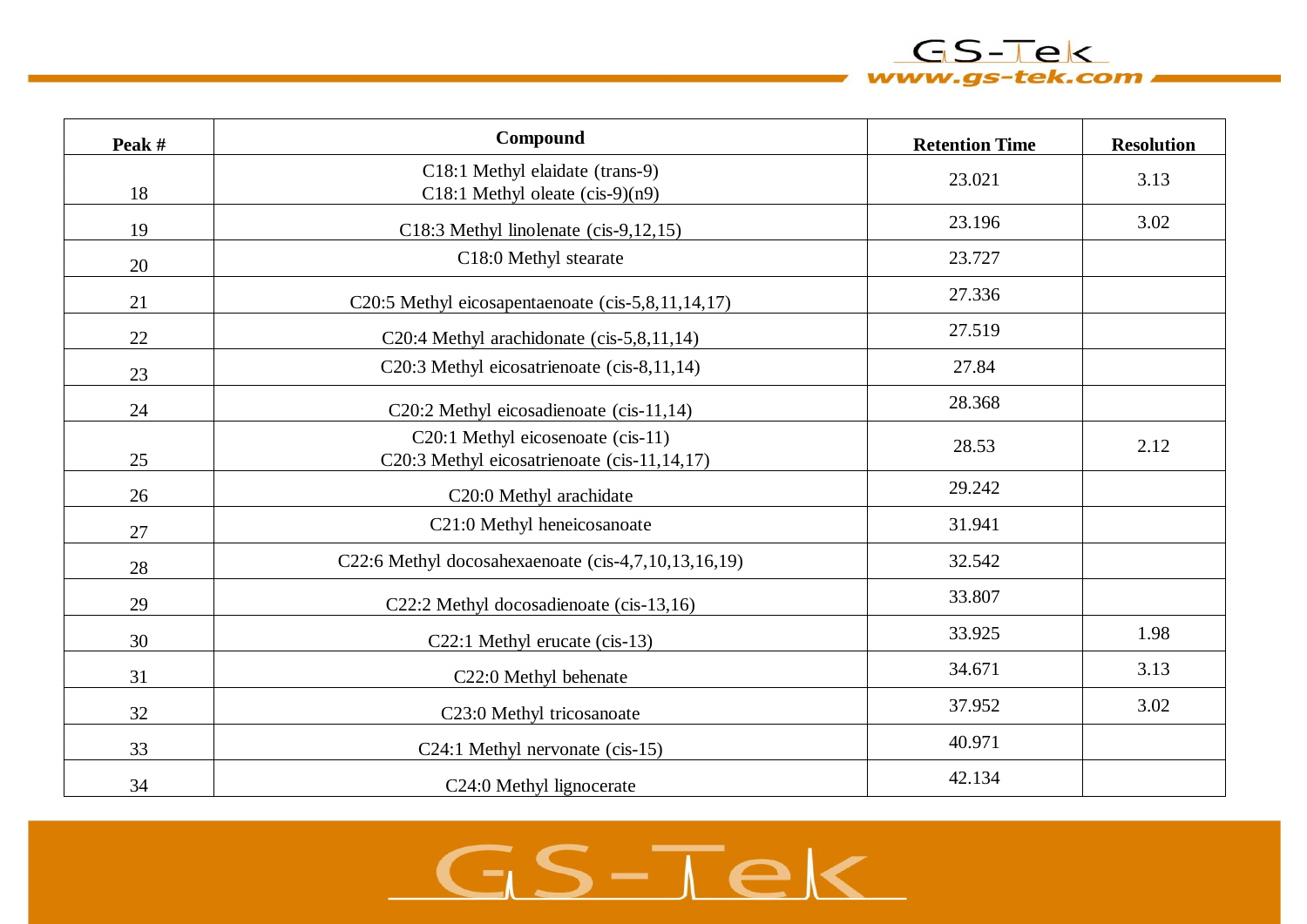

### **Instrumentation Conditions**

- GC: Agilent 7890 w/ FID
- Cat no: *2025-3002 , 0.5m x 0.25mm x 0.25um 1525-3002 30m x 0.25mm x 0.25um*
- Oven:  $80^{\circ}$ C (3min)  $20^{\circ}$ C /min 180 °C 1C/min 200 °C (10min)  $2^{\circ}$ C /min 240 °C (20min)
- Carrier: Hydrogen, column flow 1.3ml/min
- Inlet: Split,  $250 \degree C$ , split flow 60ml/min
- Detector:  $FID$  325 °C
- Sample: Food Industry FAME Mix (37 components)

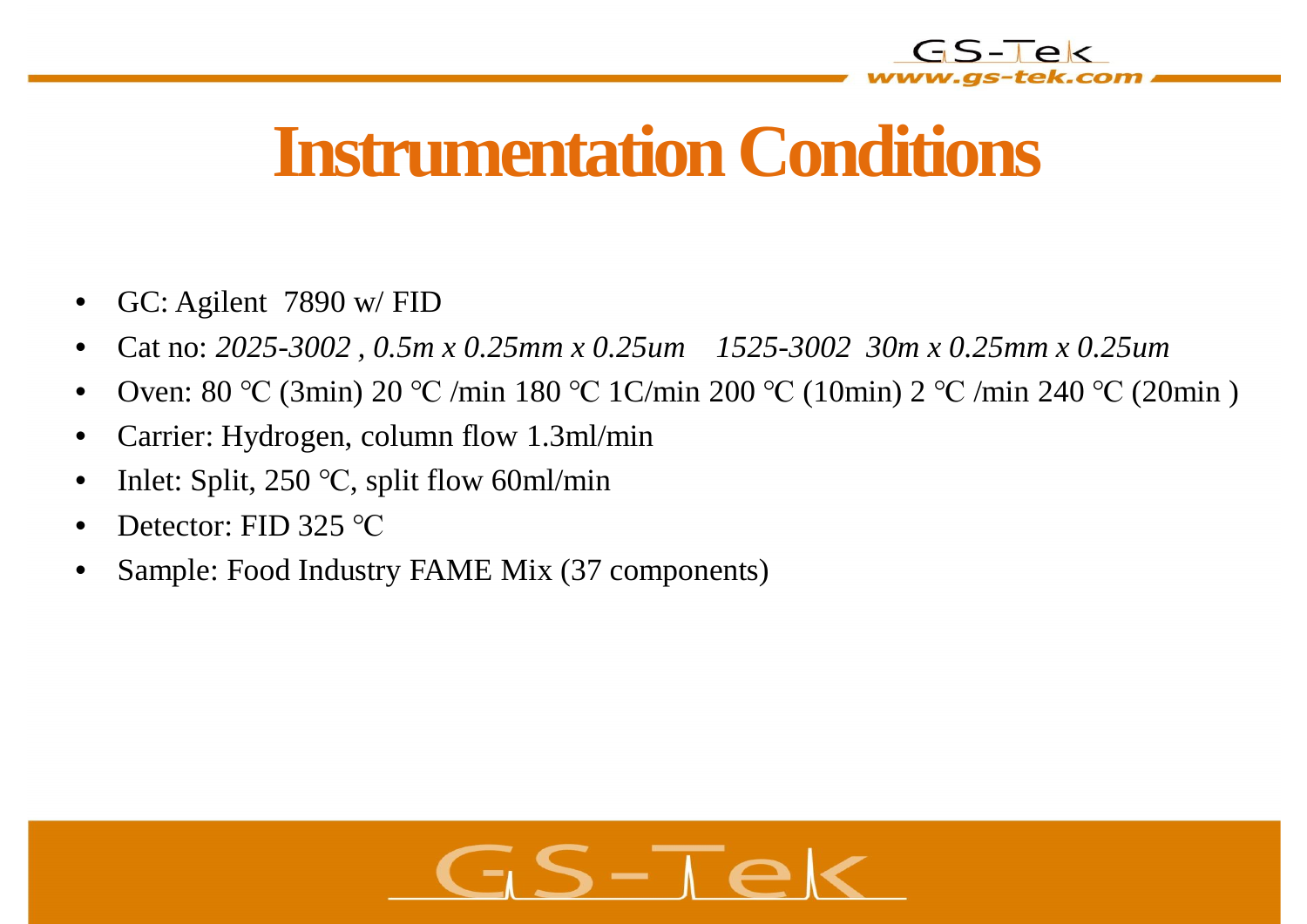### **Two-dimensional Chromatography**

GS-Tek

as-tek.com



 $S-\overline{I}\in$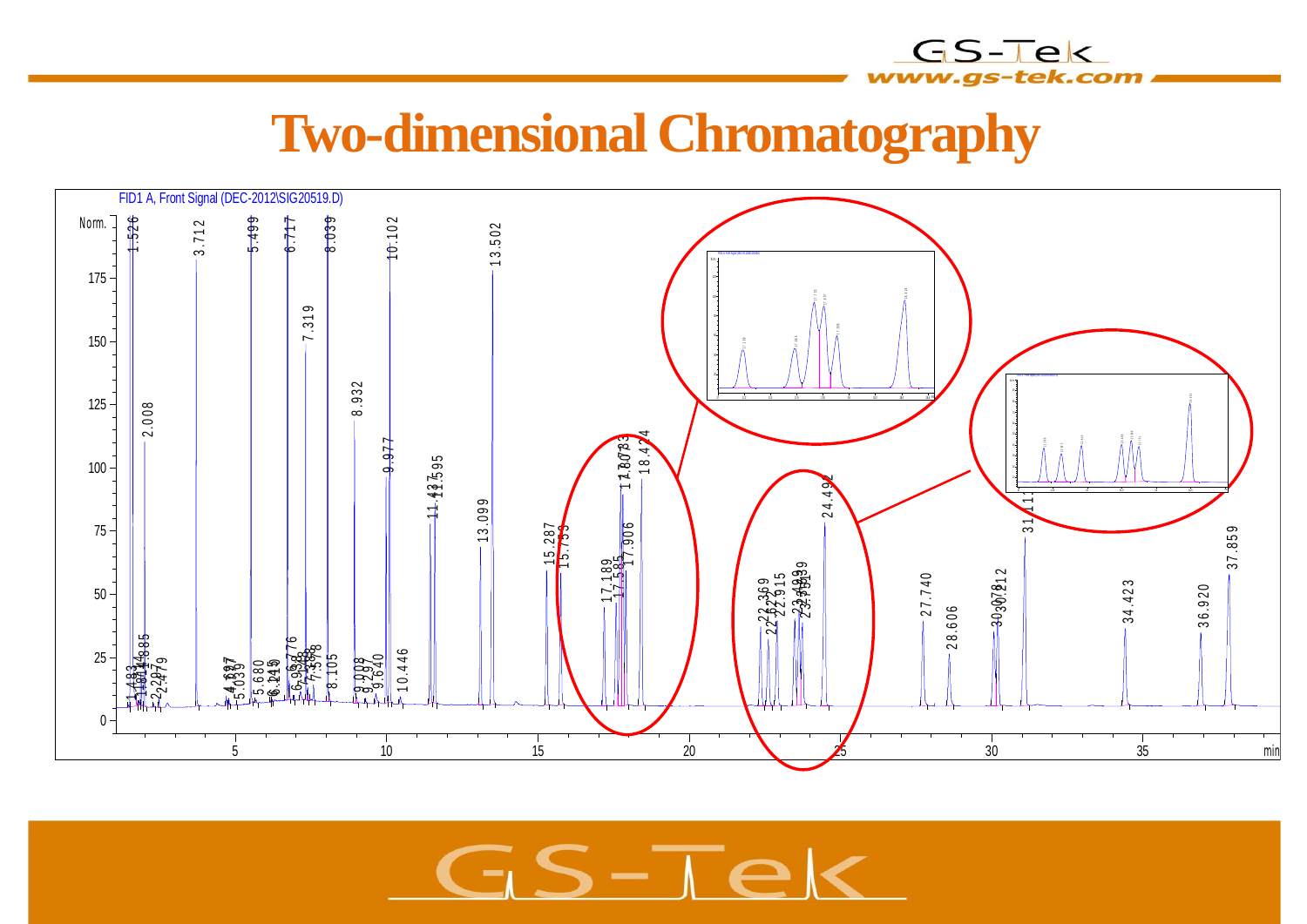#### **Peak Identifications and Resolutions**

| Peak #           | Compound                               | <b>Retention Time</b> | <b>Resolution</b> |
|------------------|----------------------------------------|-----------------------|-------------------|
| $\boldsymbol{0}$ | <b>DCM</b>                             | 1.527                 |                   |
|                  | C4:0 Methyl butyrate                   | 2.008                 |                   |
| $\mathbf{2}$     | C6:0 Methyl hexanoate                  | 3.712                 |                   |
| $\mathfrak{Z}$   | C8:0 Methyl octanoate                  | 5.499                 |                   |
| $\overline{4}$   | C10:0 Methyl decanoate                 | 6.717                 |                   |
| 5                | C11:0 Methyl undecanoate               | 7.319                 |                   |
| 6                | C12:0 Methyl laurate                   | 8.039                 |                   |
| $\overline{7}$   | C13:0 Methyl tridecanoate              | 8.932                 |                   |
| $8\,$            | C14:1 Methyl myristoleate (cis-9)      | 9.976                 |                   |
| 9                | C14:0 Methyl myristate                 | 10.102                |                   |
| 10               | C15:1 Methyl pentadecanoate (cis-10)   | 11.437                |                   |
| 11               | C15:0 Methyl pentadecanoate            | 11.595                |                   |
| 12               | C16:1 Methyl palmitoleate (cis-9)      | 13.099                |                   |
| 13               | C16:0 Methyl palmitate                 | 13.502                |                   |
| 14               | C17:1 Methyl heptadecenoate (cis-10)   | 15.287                |                   |
| 15               | C17:0 Methyl heptadecanoate            | 15.753                |                   |
| 16               | C18:3 Methyl linolenate (cis-6,9,12)   | 17.189                |                   |
| 17               | C18:2 Methyl linoleaidate (trans-9,12) | 17.585                |                   |

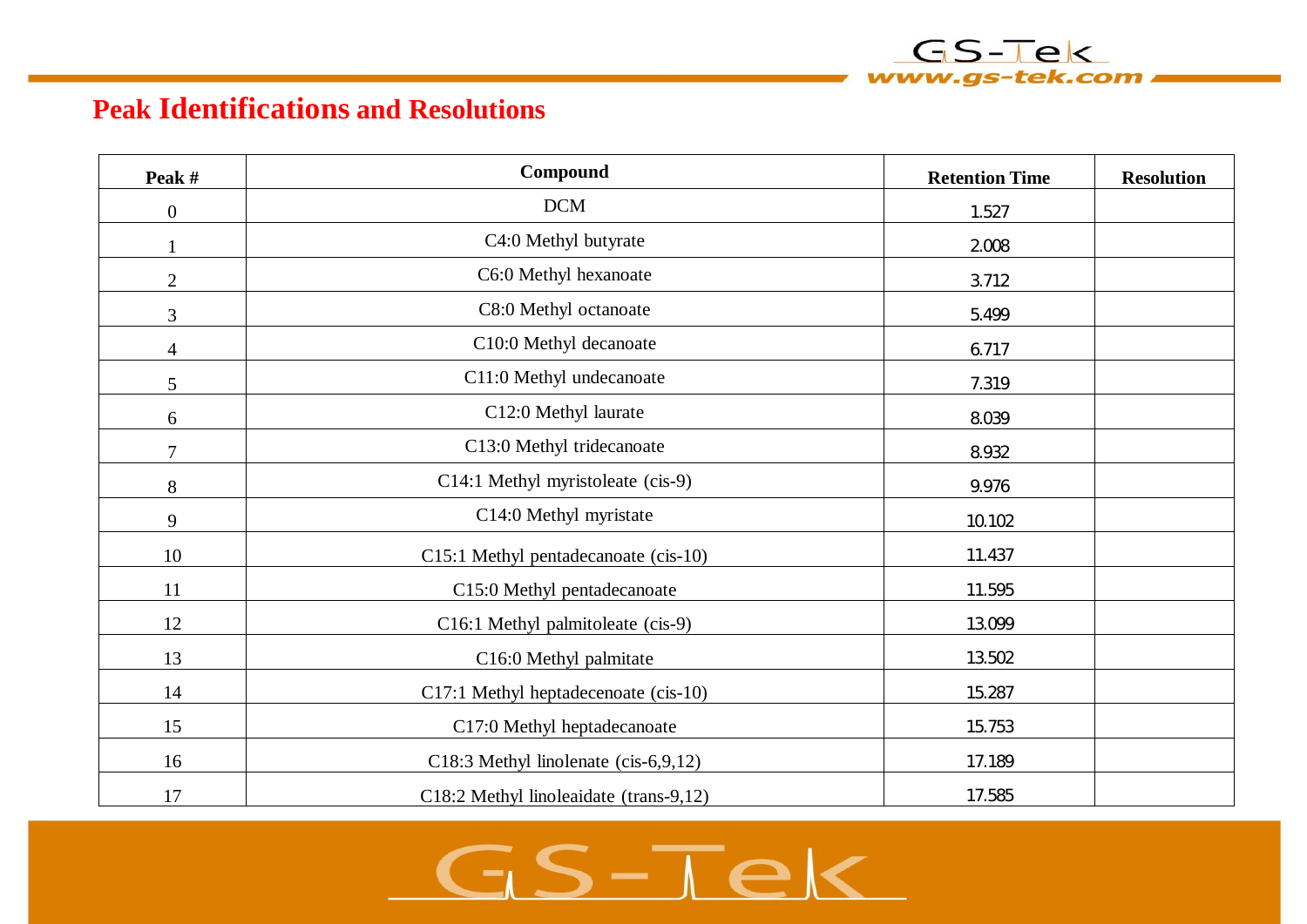

 $GS-TeV$